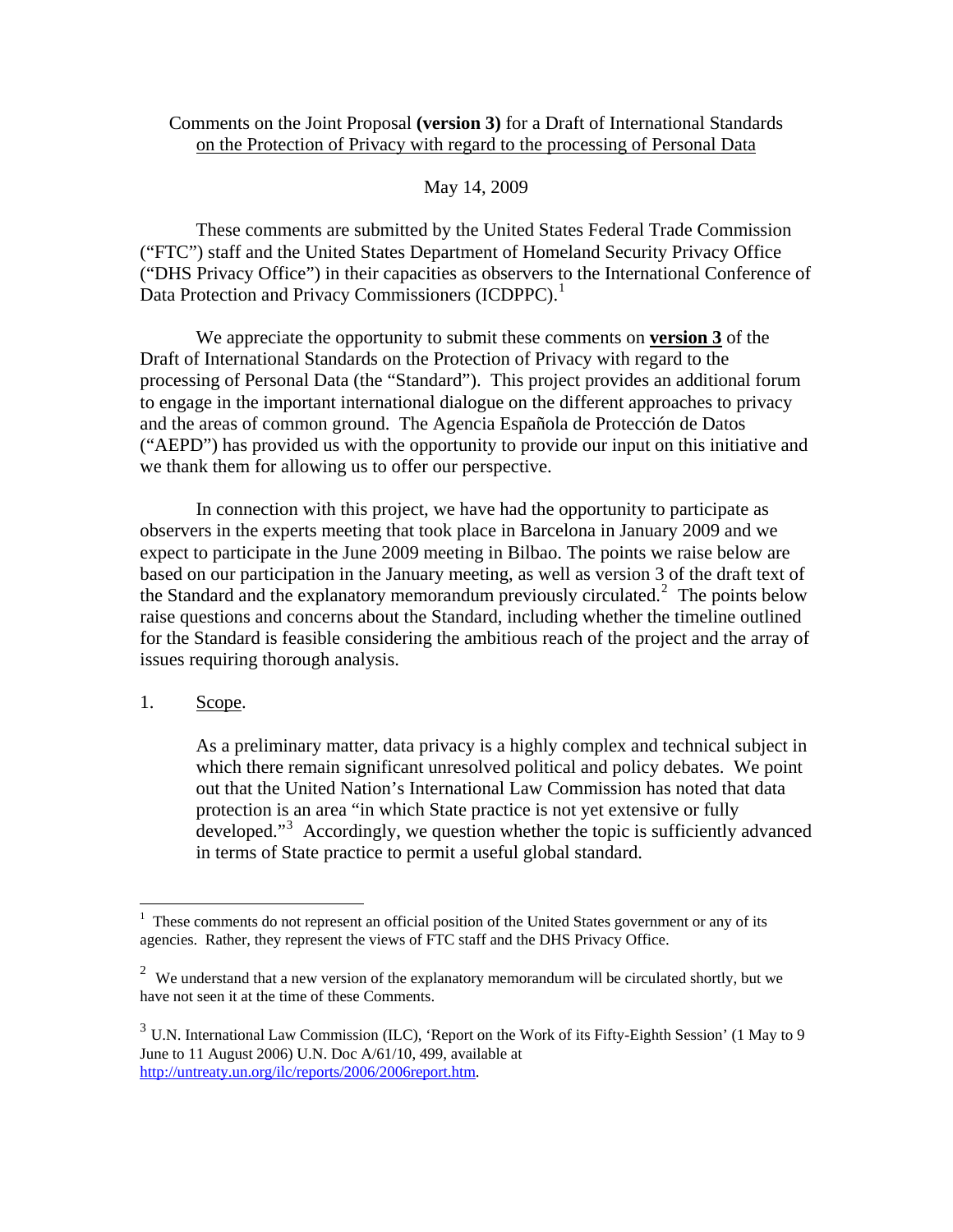We also note that international conventions typically cover a narrow issue with broad consensus. This proposal covers an extremely broad array of issues with which there is narrow consensus. The limits on current consensus appear to add to the challenge of developing a standard in this area. We also note that the project's magnitude poses challenges to moving it forward. As currently drafted, the Standard would apply to all "the processing of personal data wholly or partly by automatic means, carried out by the public or the private sectors." This broad application, which includes the "public sector," requires clarification.

## **Queries:** *Which areas of government are intended to be covered by the term "public sector"? What different policy issues are raised by addressing a binding instrument to private entities, public agencies, and agencies with police, public order, and/or national security powers?*

 Proceeding from the answer to the first question raised immediately above, we recommend that those entities affected by this initiative be included in this dialogue. Also, to the extent that the Standard contemplates application to national security, regulatory, law enforcement, and public safety functions, we note that at this juncture, this initiative has excluded participation by the authorities directly responsible for those areas, both in the United States and in the countries that are represented in the ICDPPC. We recommend including representatives responsible for these areas in this project. Finally, we note that there is not a uniform approach to domestic privacy protections as to national security and public safety functions, even within the Member States of the European Union.<sup>[4](#page-1-0)</sup>

2. Next steps. While this document is characterized as containing "International Standards," it is unclear whether it is intended to be a first step leading to a follow-up effort.

The ICDPPC adopted a declaration in 2005 appealing "to the United Nations to prepare a legal binding instrument which clearly sets out in detail the rights to data protection and privacy as enforceable human rights," and "to every Government in the world to promote the adoption of legal instruments of data protection and privacy according to the basic principles of data protection and also to extend it to their mutual relations."<sup>[5](#page-1-1)</sup> This declaration was followed in

<span id="page-1-0"></span><sup>&</sup>lt;sup>4</sup> In a joint opinion dated December 2007, relating to the proposal for a Council Framework Decision on the use of Passenger Name Record (PNR) for law enforcement purposes, the Article 29 Working Party and the Working Party on Police and Justice noted that "not all Member States have included police and justice in their transposition in national law of Directive 95/46/EC." See [http://ec.europa.eu/justice\\_home/fsj/privacy/docs/wpdocs/2007/wp145\\_en.pdf](http://ec.europa.eu/justice_home/fsj/privacy/docs/wpdocs/2007/wp145_en.pdf) at p. 11.

<span id="page-1-1"></span><sup>&</sup>lt;sup>5</sup> See Montreux Declaration on The Protection of Personal Data and Privacy in a Globalised World: a universal right respecting diversities (September 2005), available as a pdf file at <http://www.edoeb.admin.ch/dokumentation/00444/01023/01025/index.html?lang=en>.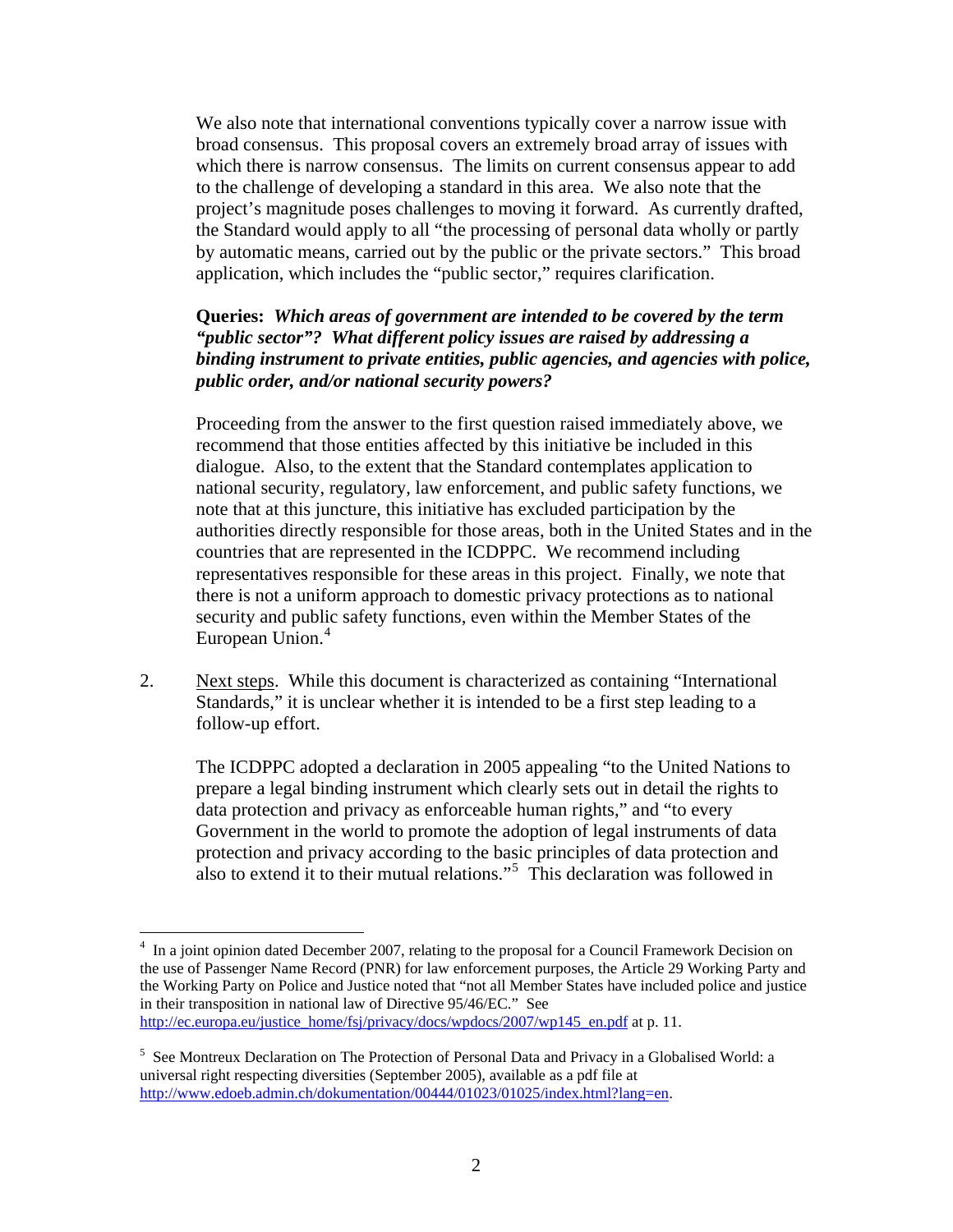October 2008 by a resolution describing a variety of "promising" efforts undertaken in a number of different fora.<sup>[6](#page-2-0)</sup>

## **Query:** *Does this project aim to be the stepping stone for a United Nations convention?*

In order to obtain meaningful input from the appropriate stakeholders, as discussed throughout these comments, it is important for there to be transparency in connection with this project and the intended next steps.

3. Applicable Law and Jurisdiction. Section 25 (1) of the draft Standard states that the law that will apply to the processing of personal data will be the law where the "responsible person" has an establishment. Section 25(2), however, states that if the "responsible party" does not have an establishment in a particular territory but addresses its activity to that territory, the applicable law in such a case will be the law of the territory where the activity is directed. Assume that a company based in country X markets its products to individuals in country X, and collects and processes the personal information of these individuals. Section 25(1) suggests that the applicable law of country  $X$  would apply. Assume that this same company also targets individuals in country Y, and collects and processes the personal information of individuals in country Y. Section 25(2) suggests that the law that would apply is the law of country Y.

**Query:** *Is it correct to say that with regard to the scenario described above, if Section 25 of the Standard were applied, the conclusion would be that with regard to the company's transactions with individuals with country Y, it would not be governed by the law of country X -- -- the law in which the company is located? The law of country X, however, may require the company to comply with the laws of country X regardless of the location of the customer -- -- the Standard does not appear to address how conflicts of law questions might be resolved.* 

Conflicts of law rules are not consistent across jurisdictions, and as noted recently by European Commission (EC) staff in a report on cross-border e-commerce in the EU, they are implemented differently by Member States.<sup>[7](#page-2-1)</sup> The EC staff point out that the compliance costs of operating in several Member States is a barrier to cross-border selling, and that it is crucial to address these market barriers. We

<span id="page-2-0"></span><sup>&</sup>lt;sup>6</sup> See Resolution on the urgent need for protecting privacy in a borderless world, and for reaching a Joint Proposal for setting International Standards on Privacy and Personal Data Protection (the "Resolution"), available at

[http://www.privacyconference2008.org/adopted\\_resolutions/STRASBOURG2008/resolution\\_international](http://www.privacyconference2008.org/adopted_resolutions/STRASBOURG2008/resolution_international_standards_en.pdf) standards en.pdf.

<span id="page-2-1"></span><sup>7</sup> Commission Staff Working Document, *Report on cross-border e-commerce in the EU,* March 5, 2009, SEC(2009) 283 final, at p. 15, *available at [http://ec.europa.eu/consumers/strategy/docs/com\\_staff\\_wp2009\\_en.pdf.](http://ec.europa.eu/consumers/strategy/docs/com_staff_wp2009_en.pdf)*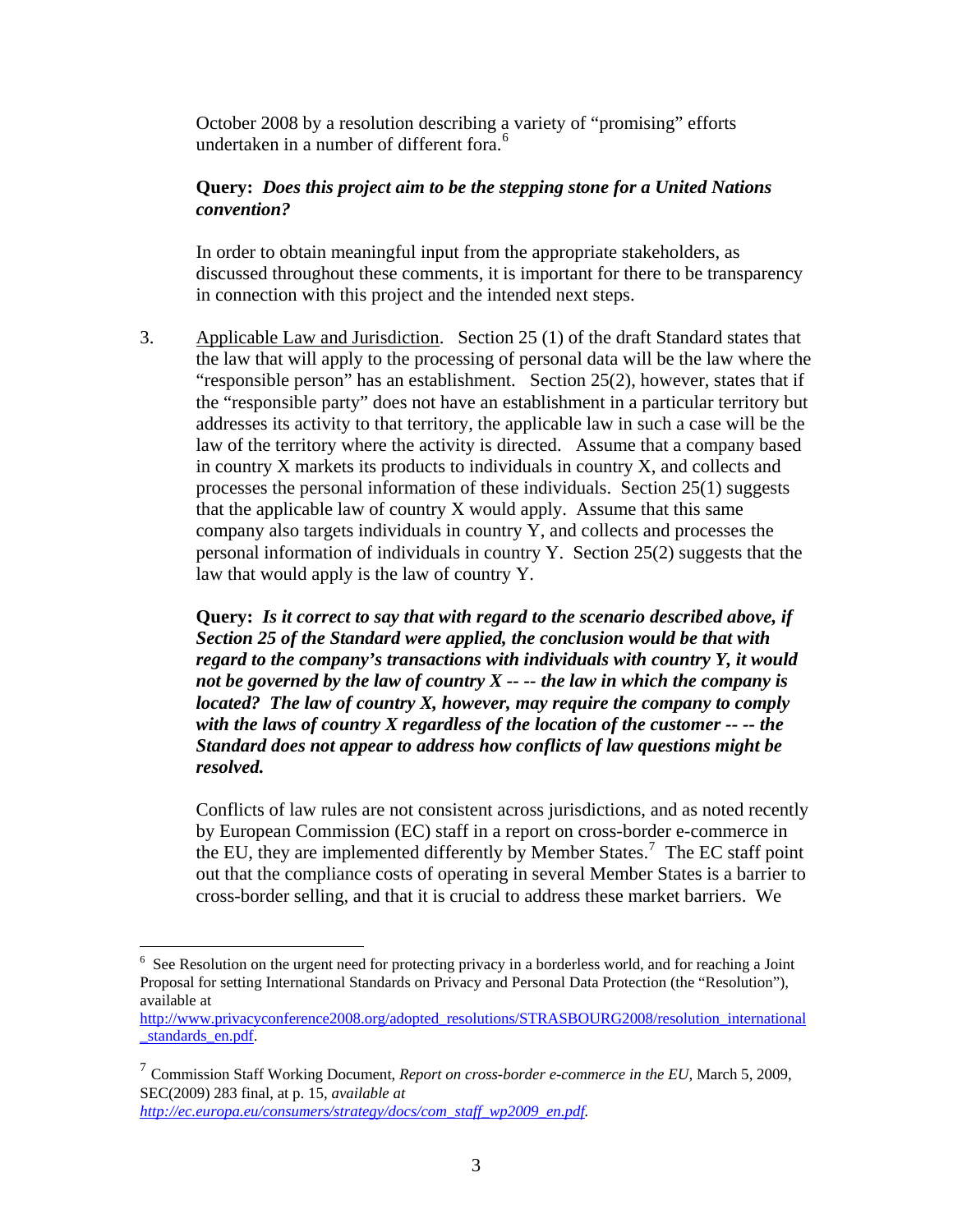question whether the provisions of the Standard will resolve the conflicts of laws issues that will inevitably remain due to national laws.

 The difficulties relating to applicable law, conflicts of law and jurisdiction are ones that are continuously being discussed in various fora, as the issues are complex and workable resolutions are difficult to achieve. In connection with the Hague Convention on Jurisdiction and Foreign Judgments in Civil and Commercial Matters (the "Judgments Project"), it was noted that the growth of the Internet has created additional challenges in developing standards with regard to applicable law, jurisdiction and conflicts of law questions.<sup>[8](#page-3-0)</sup>

The challenges relating to applicable law with regard to online commerce were discussed in some detail in a 1[9](#page-3-1)99 FTC report.<sup>9</sup> In this report, the FTC noted that some favor a "country of destination" system, where consumers could rely on the law in their own country to govern their transactions, while others supported a "country of origin" or "prescribed-by-seller" rule, which would subject companies to the laws of their own country (or as prescribed by contract). The report suggests some of the difficult questions that arise in this area.

It is unclear whether the Standard seeks to address conflicts that might arise between data protection and other laws, for example, those relating to consumer protection and contracts. Finally, note that an additional layer of complication arises from the interaction of choice of court and choice of law issues, and a layer beyond that from the interaction of public and private rights of action.

## **Query:** *What analysis has been done in connection with this project on the options for applicable law, and the likely market impacts of those options?*

4. Self-regulation. Section  $21(g)$  provides that States should encourage "the adoption of codes of self-regulation the observance of which is binding, that include elements that allow to measure its efficiency as far as compliance and level of protection of personal data are concerned, and that set out effective measures in case of non compliance." It is unclear what is being contemplated by "effective measures in case of non compliance."

## **Query:** *Does the Standard contemplate government backstop enforcement in the event of noncompliance with self-regulatory requirements?*

<span id="page-3-0"></span><sup>8</sup> *See* Avril D. Haines for the Hague Conference Permanent Bureau, *The Impact of the Internet on the Judgments Project: Thoughts for the Future*, *Preliminary Document No 17 of February 2002* at 10, available as a link at<http://www.cptech.org/ecom/jurisdiction/hague.html>.

<span id="page-3-1"></span><sup>9</sup> Consumer Protection in the Global Electronic Marketplace, available at [http://www.ftc.gov/bcp/icpw/lookingahead/electronicmkpl.pdf.](http://www.ftc.gov/bcp/icpw/lookingahead/electronicmkpl.pdf)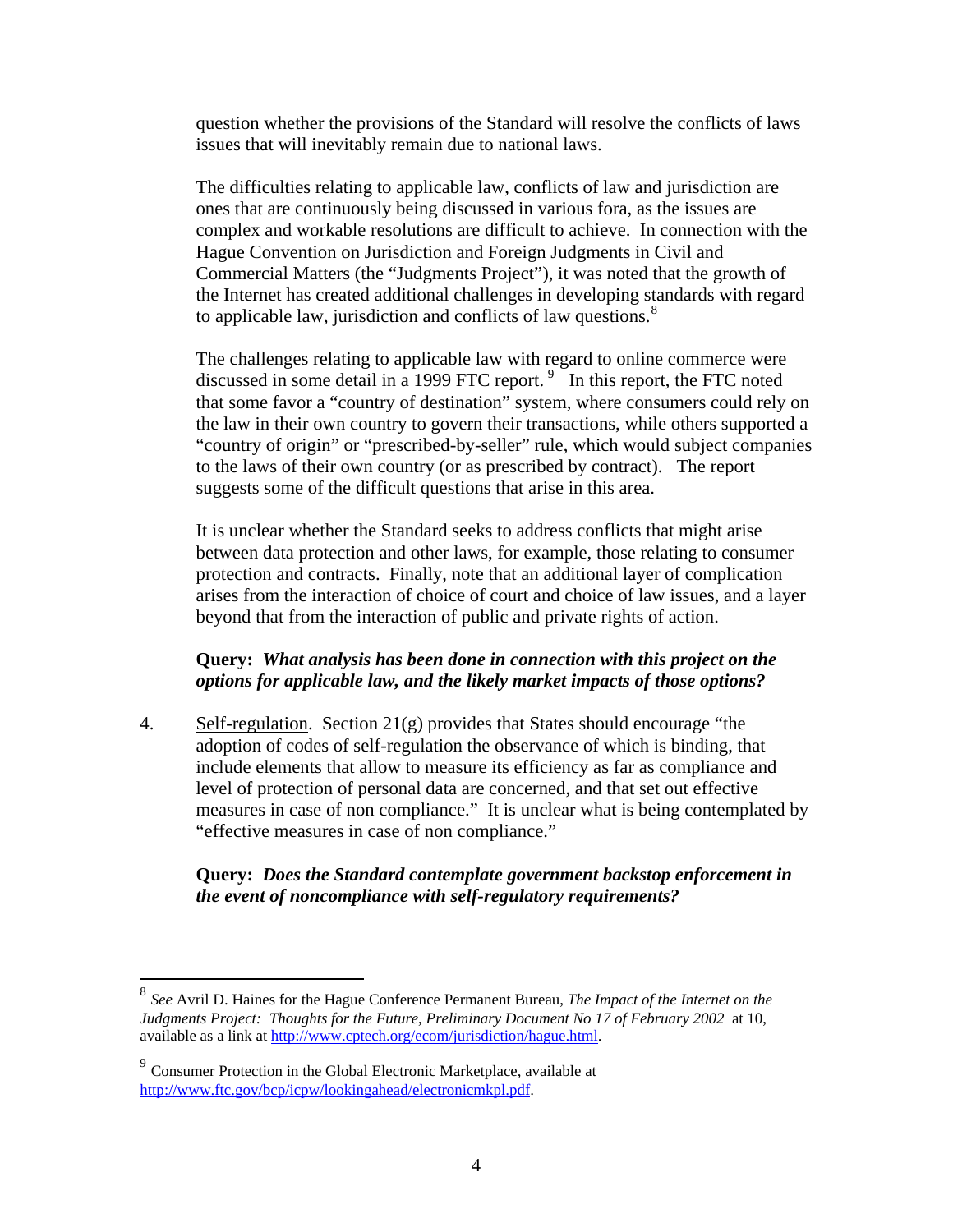Also, we note that the ICDPPC Resolution called for the drafters "to examine the role to be played by self-regulation."[10](#page-4-0) This examination should be conducted before determining what role self-regulation should play in an international standard. As part of this study, it would be useful to consult with organizations such as APEC, whose members are currently developing a mechanism for cross border data transfers that contains self-regulatory elements.

 We also note that the prior version of the Standard contained references to selfregulation in connection with alternative dispute resolution, but those references have been removed in this version.

# **Query:** *What is the rationale for removing references to alternative dispute resolution?*

 Also, private-sector industry initiatives could be useful in developing cross-border mechanisms to protect data transfers, and it would be useful to consult with the private sector as part of the study examining self-regulatory mechanisms in the data protection area.

5. Cultural Differences. A jurisdiction's approach to privacy, and corresponding legislation, may be unique to its country's culture and values. In fact, the Commissioners ''[r]ecognise that countries have adopted different approaches to protecting personal information and enhancing privacy rights.''<sup>[11](#page-4-1)</sup> For example, enforcement priorities, regulation, the role of self-regulation, labor rights, property holder rights, litigation discovery and trial rules, choice of law, judgment recognition, views on the proper role of government, and freedom of expression are all important interests -- some of constitutional dimension in many jurisdictions -- that affect how privacy is approached.<sup>[12](#page-4-2)</sup> We question how it is possible for an international standard to work through all these issues and develop

<u>.</u>

<span id="page-4-2"></span><sup>12</sup> Illustrations of jurisdictions balancing such rights include several cases from the European Court of Justice. See, e.g., Case C-101/01 Criminal Proceedings against Bodil Lindqvist (European Court of Justice, November 6, 2003), available at [http://curia.europa.eu/jurisp/cgi-](http://curia.europa.eu/jurisp/cgi-bin/gettext.pl?lang=en&num=79968893C19010101&doc=T&ouvert=T&seance=ARRET)

<span id="page-4-0"></span> $10$  See Resolution, at paragraph 3.

<span id="page-4-1"></span><sup>&</sup>lt;sup>11</sup> ICDPPC Resolution on International Co-operation (2007), *available at [http://www.privacyconference2007.gc.ca/Terra\\_Incognita\\_resolutions\\_E.html](http://www.privacyconference2007.gc.ca/Terra_Incognita_resolutions_E.html).* 

[bin/gettext.pl?lang=en&num=79968893C19010101&doc=T&ouvert=T&seance=ARRET](http://curia.europa.eu/jurisp/cgi-bin/gettext.pl?lang=en&num=79968893C19010101&doc=T&ouvert=T&seance=ARRET) (Court ruled that when applying national legislation implementing Directive 95/46, it is the role of the Member State authorities and courts to ensure a fair balance between the rights and interests in question, including freedom of expression), and Case C-275/06 Productores de Música de España (Promusicae) v Telefónica de España SAU (European Court of Justice, January 29, 2008), available at [http://curia.europa.eu/jurisp/cgi-](http://curia.europa.eu/jurisp/cgi-bin/gettext.pl?where=&lang=en&num=79919870C19060275&doc=T&ouvert=T&seance=ARRET)

[bin/gettext.pl?where=&lang=en&num=79919870C19060275&doc=T&ouvert=T&seance=ARRET](http://curia.europa.eu/jurisp/cgi-bin/gettext.pl?where=&lang=en&num=79919870C19060275&doc=T&ouvert=T&seance=ARRET) (Court ruled that when transposing directives on intellectual property and data protection, Member States must consider how to strike a fair balance between the fundamental rights protected by the European Community legal order).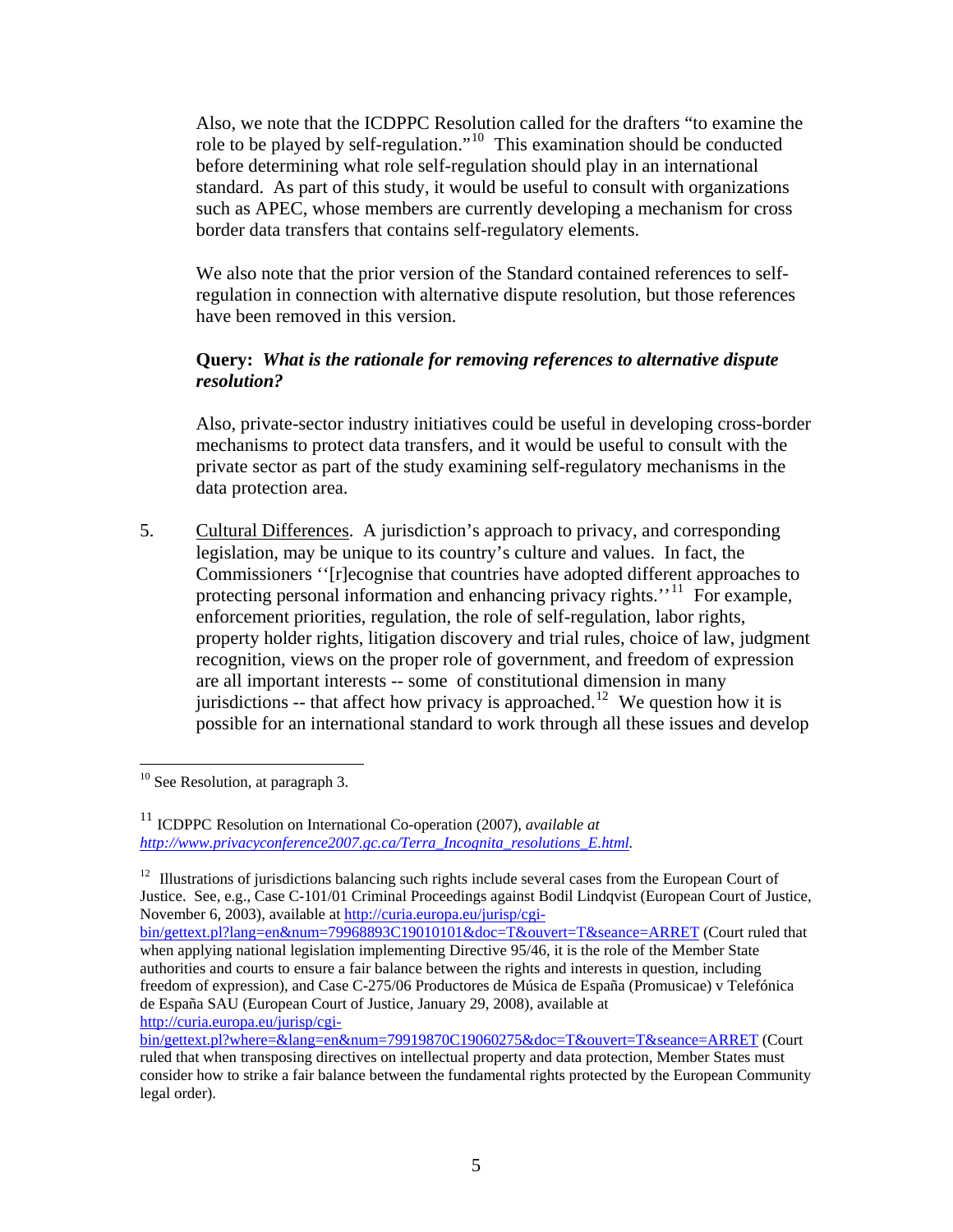sufficient common ground in a way that will add to the already existing guidelines (for example, the 1980 OECD Privacy Guidelines, and the APEC Privacy Framework).

### a. International Transfers

One area in particular that requires further analysis and clarification is the Standard's requirements with regard to international transfers. Version 3 of the standard provides that "international transfers of personal data may be carried out when the State or organization recipient of such data afford a substantially similar level of protection to that one providing in this Document." We note that the previous version required only a similar level.

# **Query:** *A "substantially similar" level of protection appears more restrictive than a "similar" level -- -- what is the rationale for modifying the Standard?*

We raise the concern that a "substantially similar" analysis may offer even less flexibility than an "adequacy" analysis. The ICDPPC Resolution to pursue this work actually states that one of the considerations in developing a standard is formulating "the essential guarantees for better and flexible international transfers of data." $13\degree$  $13\degree$  (Emphasis added.) We also point out that the Resolution calls for a standard to "aim to achieve the maximum degree of international acceptance ensuring a high level of protection."<sup>[14](#page-5-1)</sup>

 **Queries:** *Considering that the EU experience has resulted in an adequacy determination for only a few countries outside the EU after more than a decade, how will a "substantially similar" standard, which appears more restrictive offer greater flexibility in international transfers of data? Similarly, is such a standard likely to achieve the maximum degree of international acceptance?* 

We also note that the Standard states that supervisory authorities may assess the "concurrence in the recipient of a substantially similar level of protection to that one provided in the Document."

# **Query:** *Does the Standard contemplate that all international transfers will need prior approval of the supervisory authority, so that a determination can be made as to level of protection offered by the recipient?*

It is important to clarify the Standard's intent with regard to international transfers and elaborate what mechanisms would be necessary to effectuate transfers. It is also important to consider the policy implications of requiring that supervisory authorities play a certain defined role in every country.

<u>.</u>

<span id="page-5-0"></span> $13$  See Resolution, at paragraph 3.

<span id="page-5-1"></span> $14$  See Resolution, at paragraph 3.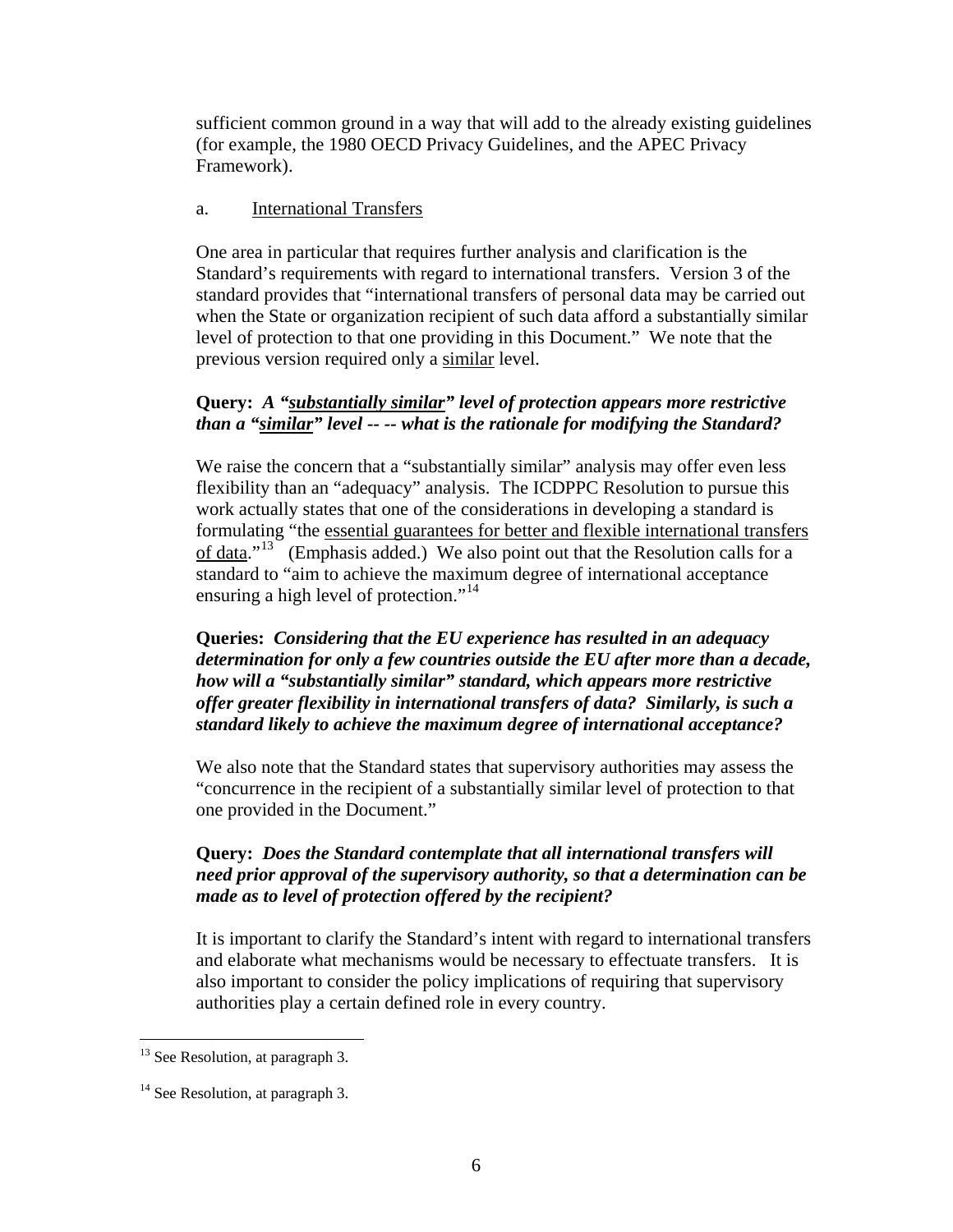### b. Exclusions

 The Standard states that countries may exclude the application of the "whole or a part of the provisions of this Document, when necessary in a democratic society, in the interests of national security, public safety, for the protection of public health, or for the protection of the rights and freedoms of others." The circumstances under which exceptions will be permitted will not be consistent across jurisdictions due to differing legal frameworks and cultural differences. For example, jurisdictions use different criteria to determine whether there is a public health emergency that would warrant actions counter to the provisions in the Standard. With regard to national security, jurisdictions may make different determinations as to whether there is a credible risk to national security.

# **Query:** *Will the inconsistent application of the "exceptions" to the Standard negate the underlying goal of the Standard to create a uniform data protection framework?*

We also note that the previous version of the Standard provided that States may also exclude the application of the Standard in whole or in part in the interests of "the economic well being of the country" and "for the prevention of disorder or crime." These exclusions, however, have been removed in this current draft. The economic well being of a State and the prevention of disorder or crime are important state interests -- -- it is necessary to allow States the discretion in the application of the provisions of the Standard to protect these interests.

# **Query:** *What was the rationale for removing these exclusions?*

### c. Private and Family Life Processing

 The Standard states that its provisions would not apply to the "processing of personal data by a natural person in the course of activities related exclusively to his/her private and family life, where the processing does not infringe the rights and freedoms of others." As stated previously, due to cultural differences, as well as different legal systems, what constitutes a "right" or a "freedom," will not be uniform across jurisdictions. Accordingly, the exception to the otherwise permissibility of processing relating to private and family life will not be consistently applied across jurisdictions.

# **Query:** *In an ever growing globalized world, where family members and social networks expand across jurisdictions, how could natural persons become educated about the different standards relating to what is permissible in the processing of personal data relating to private and family life?*

We also note that this language in the Standard appears to go beyond that found in any international instrument. It is also more restrictive than the text of the EU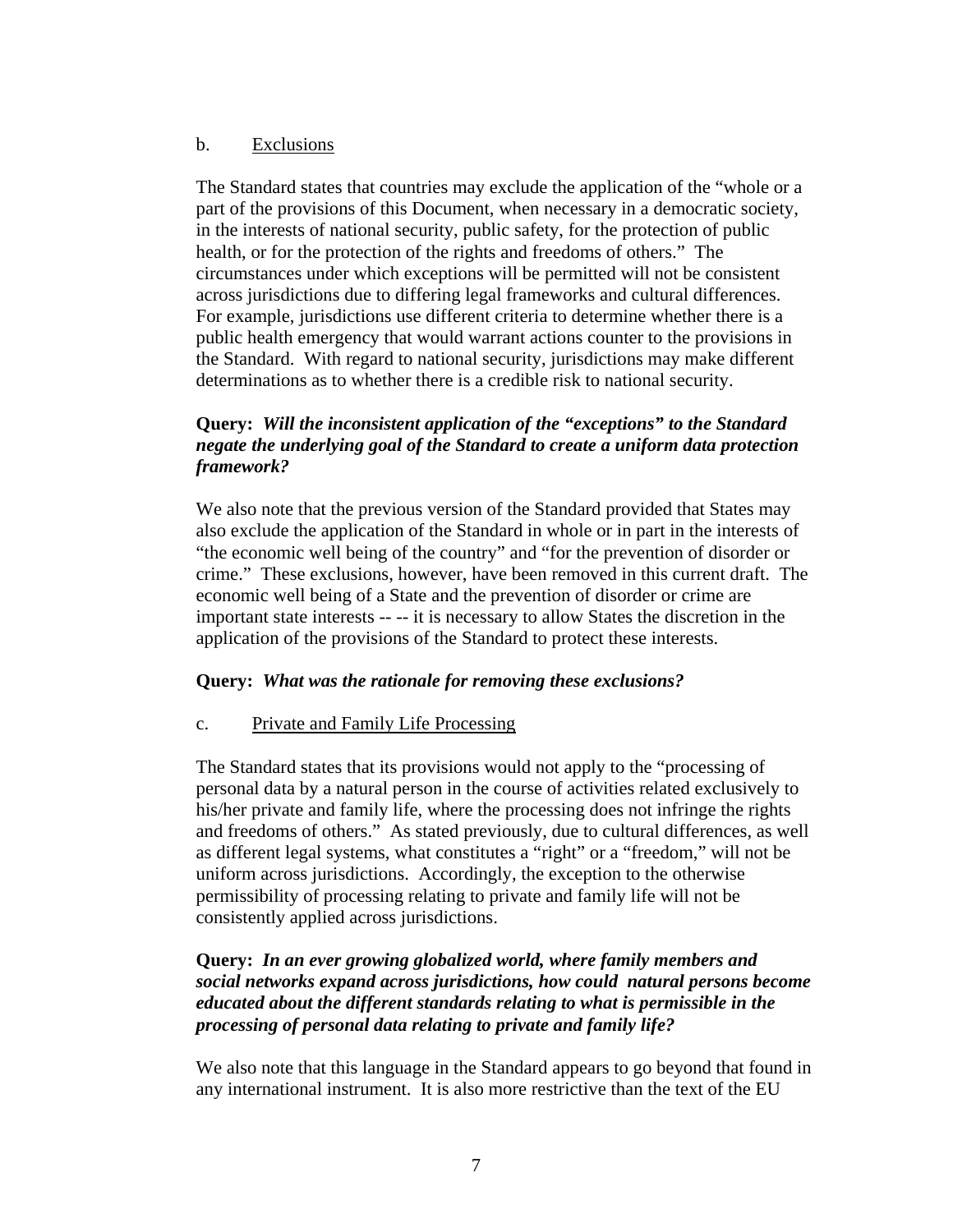Data Protection Directive, which states that the Directive does not apply to the processing of personal data "by a natural person in the course of a purely personal or household activity."<sup>[15](#page-7-0)</sup>

**Queries:** *What is the rationale for this expansion of the reach of data protection laws? How will these restrictive requirements with regard to personal processing, which appear to be the most restrictive in any data protection instrument currently in effect or contemplated, "achieve the maximum degree of international acceptance ensuring a high level of protection?"*[16](#page-7-1)

Moreover, inconsistent standards across jurisdictions with regard to personal and household processing will create the same challenges that we are seeking solutions for in the commercial context -- -- the imposition of regulatory borders on activity relating purely to personal or household functions.

### 6. Cooperation and Coordination.

 The Standard calls for cooperation and coordination among government authorities and states that, among other things, authorities should take part in associations, working groups, and joint fora that contribute to adopt joint positions. We note that certain restrictions are in place that would prevent the authorities in some jurisdictions from fully participating in the activities of some organizations. For example, the ICDPPC will only accept an authority as a full member if it meets certain criteria.

## **Query:** *Wouldn't it be advisable to encourage organizations to allow the full participation of all authorities whose competency includes some form of data protection enforcement?*

7. Broader Participation. Generally, the development of an international standard, regardless of the subject matter, requires broad input. In this case, the privacyrelated draft standard is being launched by the membership of the ICDPPC. This organization is limited only to jurisdictions with a certain type of privacy framework (indeed the United States is not a member). In fact, the Resolution calls for the draft Standard to be submitted to the closed session.<sup>[17](#page-7-2)</sup> Many countries, including many populous ones, are not represented in this process. The ICDPPC represents in round numbers only about a tenth of the worlds' population.

<span id="page-7-0"></span><sup>&</sup>lt;sup>15</sup> Directive 95/46/EC of the European Parliament and of the Council of 24 October 1995 on the protection of individuals with regard to the processing of personal data and on the free movement of such data; Article 3.

<span id="page-7-1"></span><sup>&</sup>lt;sup>16</sup> See Resolution, at paragraph 3.

<span id="page-7-2"></span><sup>&</sup>lt;sup>17</sup> See Resolution, at paragraph 3.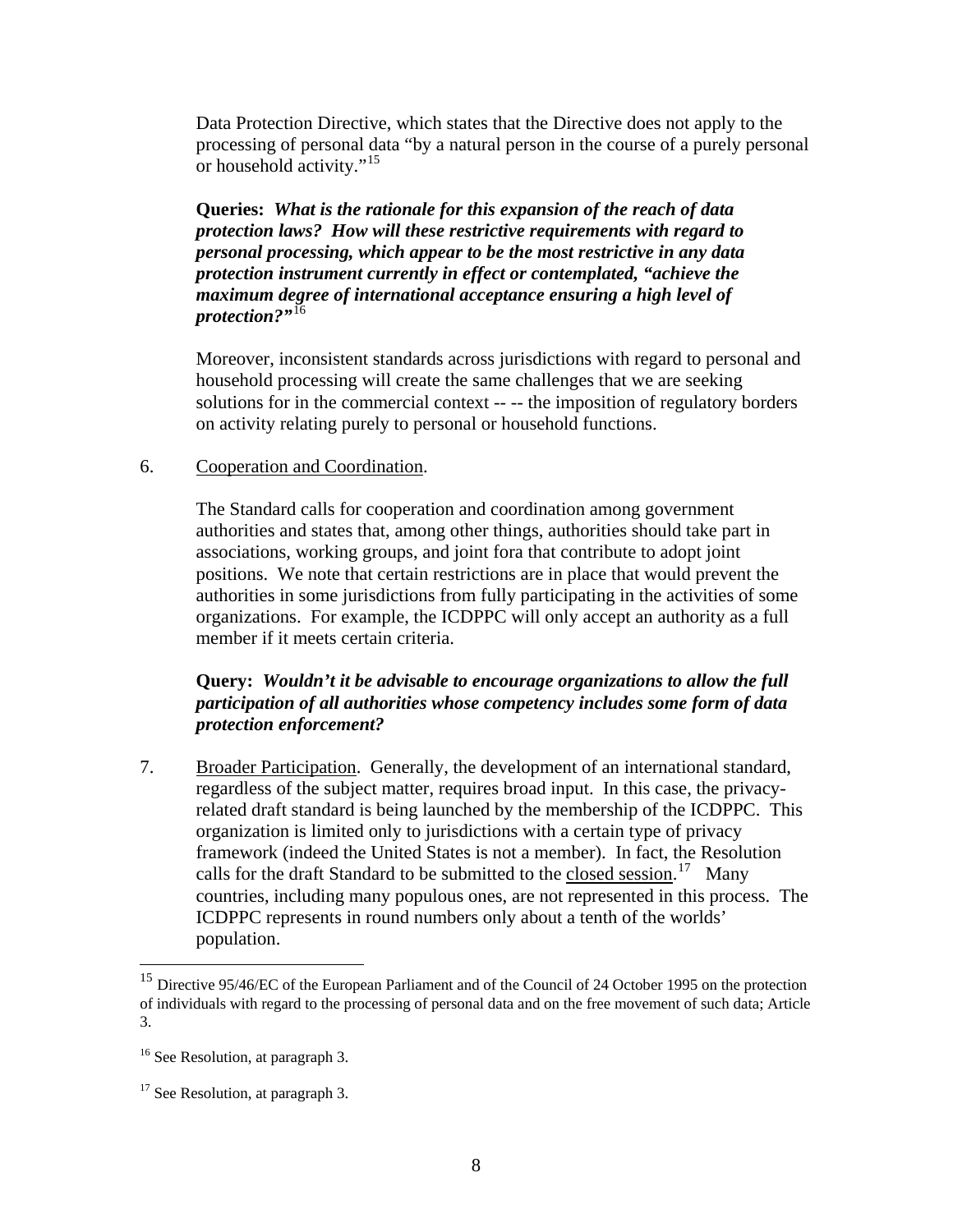## **Query:** *What is the rationale for evaluating the Standard within the closed session where only representatives of accredited authorities are able to participate?*

If an international standard is to be meaningful, it would appear to require input and broad participation by the governments of nations around the world, regardless of their approach to privacy. Discussing this initiative in an open setting would provide the opportunity for a wider range of participants to attempt to reach consensus in an area whose importance merits participation by all stakeholders. In addition to individual governments, a proposal for an international standard relating to privacy would benefit from the input of relevant stakeholders, including international organizations that devote significant resources to international privacy issues, e.g., the OECD's Working Party on Information Security and Privacy, and the Data Privacy Subgroup of APEC's Electronic Commerce Steering Group. In addition, industry groups could offer the perspective of business, which would be valuable input to the discussion of a proposed standard. In addition, consumer organizations, as well as the public, would add another important perspective to this dialogue which is essential in examining the issues raised in a draft privacy standard. We encourage reaching out to these stakeholders to participate in the discussions relating to this project.

## **Query***: Does the ICDPPC intend to consult with the fora mentioned as well as nations not represented by these groups in order to achieve broad-based input?*

8. New technologies. In an era where technology changes and develops at rapid speed, it may not be advisable to develop an international convention that would be difficult to modify. Jurisdictions contemplating regulatory or legislative solutions to new and emerging technologies will not want to be bound by an international convention that may create obligations that are unrealistic in the face of a changing technological landscape. For example, the use of RFID technology, sensor-based networks, and identity management systems all would implicate the elements raised in this draft standard. In order to respond appropriately to the landscape in its own jurisdiction, nations need a certain level of flexibility when they contemplate regulatory or legislative responses relating to new and emerging technologies. $18$ 

# **Query:** *How can such a Standard adapt to changes in policy and technology?*

<span id="page-8-0"></span><sup>&</sup>lt;u>.</u>  $18$  We note by way of comparison that the overall EU structure provides for a mechanism to change directives, and that the European Commission is holding a conference in May to address such issues as the following: "How should personal data be protected in the wake of modern technologies and new policies? How well are current rules on international transfers of personal data working in a time of 'cloud computing'?" See conference announcement *available at*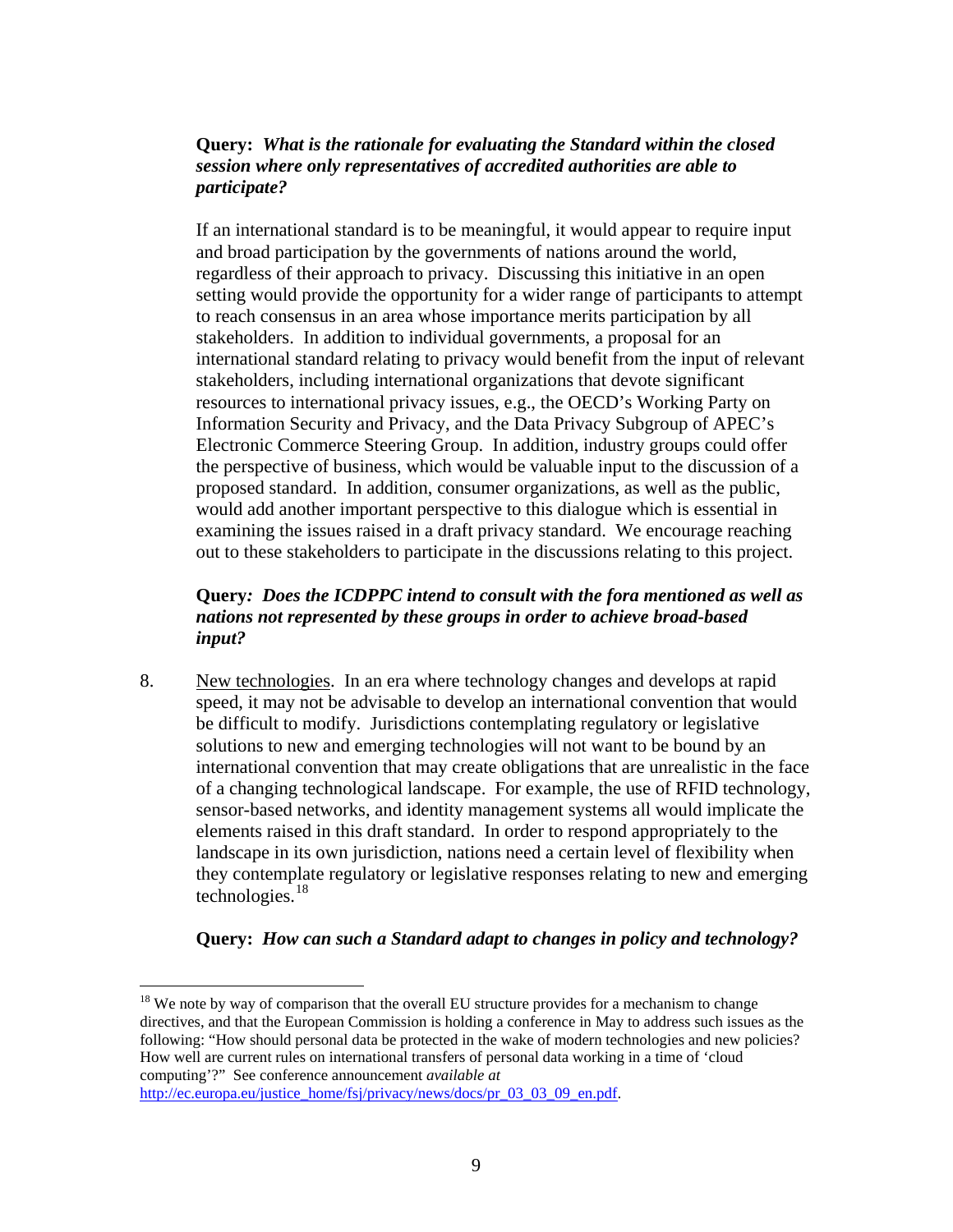Considering rapidly evolving technologies, it would be important for such an instrument to have some meaningful way of making any necessary adjustments.

9. Data Breaches. Section 19(2) of the Standard requires the notification to data subjects of data breaches "that could significantly affect their pecuniary or nonpecuniary rights, as well as its harmful effects and the measures taken for its resolution."

 Legal requirements in this area are only beginning to develop, and at this point it seems difficult to find consensus on specific requirements that would apply in all situations and to all categories of personal data. Currently there are legislative initiatives in both the European Union and the United States (on a Federal level) recommending data breach notification relate to specific categories of information. For example, the European Parliament adopted text on May 6, 2009 that amends the ePrivacy Directive,  $^{19}$  $^{19}$  $^{19}$  requiring notification to individuals in the event of a breach relating to publicly available electronic communications services.  $20$  In the United States, the Federal Trade Commission recently published a proposed rule that would require entities to notify consumers when the security of their electronic health information is breached.<sup>[21](#page-9-2)</sup> Different categories of information may warrant different criteria in determining whether breach notification is necessary.

 As stated earlier, setting the specified criteria for when breach notification is required may be difficult when legislatures are still evaluating this issue, often resulting in different standards. For example, in the United States, more than 40 states now have breach notification laws, many of which differ from one another.<sup>[22](#page-9-3)</sup> Also, the European Parliament has provided for national differences

<span id="page-9-0"></span><sup>&</sup>lt;sup>19</sup> Directive 2002/58/EC Of The European Parliament And Of The Council Of 12 July 2002 Concerning The Processing Of Personal Data And The Protection Of Privacy In The Electronic Communications Sector (Directive On Privacy And Electronic Communications).

<span id="page-9-1"></span><sup>20</sup> *See* Position of the European Parliament adopted at second reading on 6 May 2009 with a view to the adoption of Directive 2009/.../EC of the European Parliament and of the Council amending Directive 2002/22/EC on universal service and users' rights relating to electronic communications networks, Directive 2002/58/EC concerning the processing of personal data and the protection of privacy in the electronic communications sector and Regulation (EC) No 2006/2004 on cooperation between national authorities responsible for the enforcement of consumer protection laws, *available at*  [http://www.europarl.europa.eu/sides/getDoc.do?pubRef=-//EP//TEXT+TA+P6-TA-2009-](http://www.europarl.europa.eu/sides/getDoc.do?pubRef=-//EP//TEXT+TA+P6-TA-2009-0360+0+DOC+XML+V0//EN&language=EN#BKMD-15) [0360+0+DOC+XML+V0//EN&language=EN#BKMD-15](http://www.europarl.europa.eu/sides/getDoc.do?pubRef=-//EP//TEXT+TA+P6-TA-2009-0360+0+DOC+XML+V0//EN&language=EN#BKMD-15).

<span id="page-9-2"></span><sup>21</sup> *See* <http://www2.ftc.gov/opa/2009/04/healthbreach.shtm> for the press release announcing the proposed rule and a link to the text of the proposed rule. Procedurally, publication of the proposed rule is the first step in the process of approving a final legally enforceable rule. Currently, the FTC is accepting comments on the proposed rule – the comment period closes on June 1, 2009.

<span id="page-9-3"></span><sup>22</sup> *See* <http://www.ncsl.org/programs/lis/cip/priv/breachlaws.htm>.